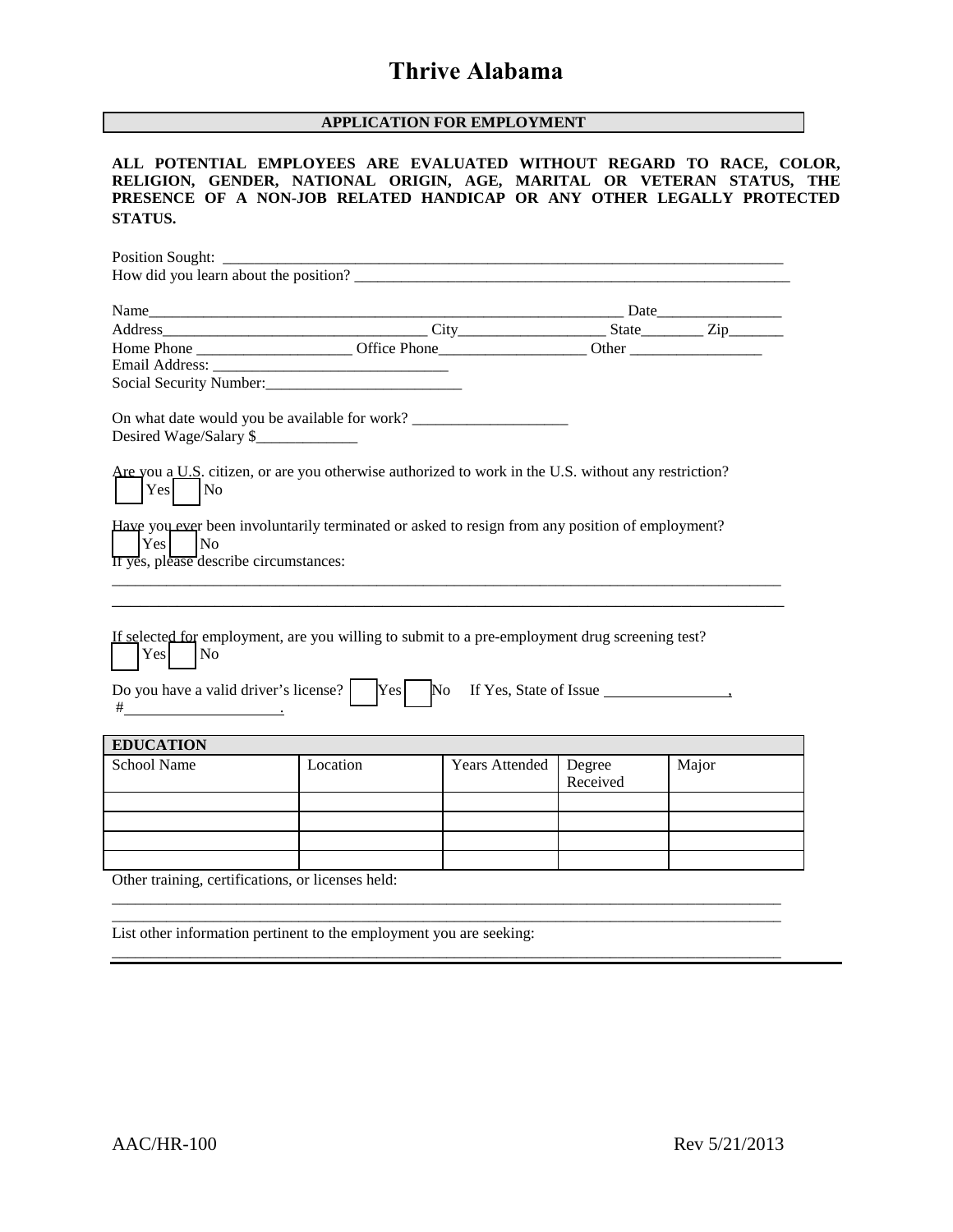|    | Dates Employed________________                                                   |  |  |
|----|----------------------------------------------------------------------------------|--|--|
|    |                                                                                  |  |  |
|    |                                                                                  |  |  |
|    | $\mathsf{Zip}\_$                                                                 |  |  |
|    |                                                                                  |  |  |
|    |                                                                                  |  |  |
|    |                                                                                  |  |  |
|    |                                                                                  |  |  |
|    | <b>Duties Performed</b>                                                          |  |  |
|    | Reason for Leaving                                                               |  |  |
|    |                                                                                  |  |  |
| 2. |                                                                                  |  |  |
|    |                                                                                  |  |  |
|    |                                                                                  |  |  |
|    | Prior Position Held within Company (if any): ___________________________________ |  |  |
|    |                                                                                  |  |  |
|    |                                                                                  |  |  |
|    |                                                                                  |  |  |
|    |                                                                                  |  |  |
|    |                                                                                  |  |  |
|    |                                                                                  |  |  |
|    | <b>Duties Performed</b>                                                          |  |  |
|    | Reason for Leaving                                                               |  |  |
|    |                                                                                  |  |  |
|    |                                                                                  |  |  |
|    | Dates Employed_______________                                                    |  |  |
|    |                                                                                  |  |  |
|    |                                                                                  |  |  |
|    | State <u>Zip</u>                                                                 |  |  |
|    | Phone                                                                            |  |  |
|    | Supervisor                                                                       |  |  |
|    |                                                                                  |  |  |
|    |                                                                                  |  |  |
|    | <b>Duties Performed</b>                                                          |  |  |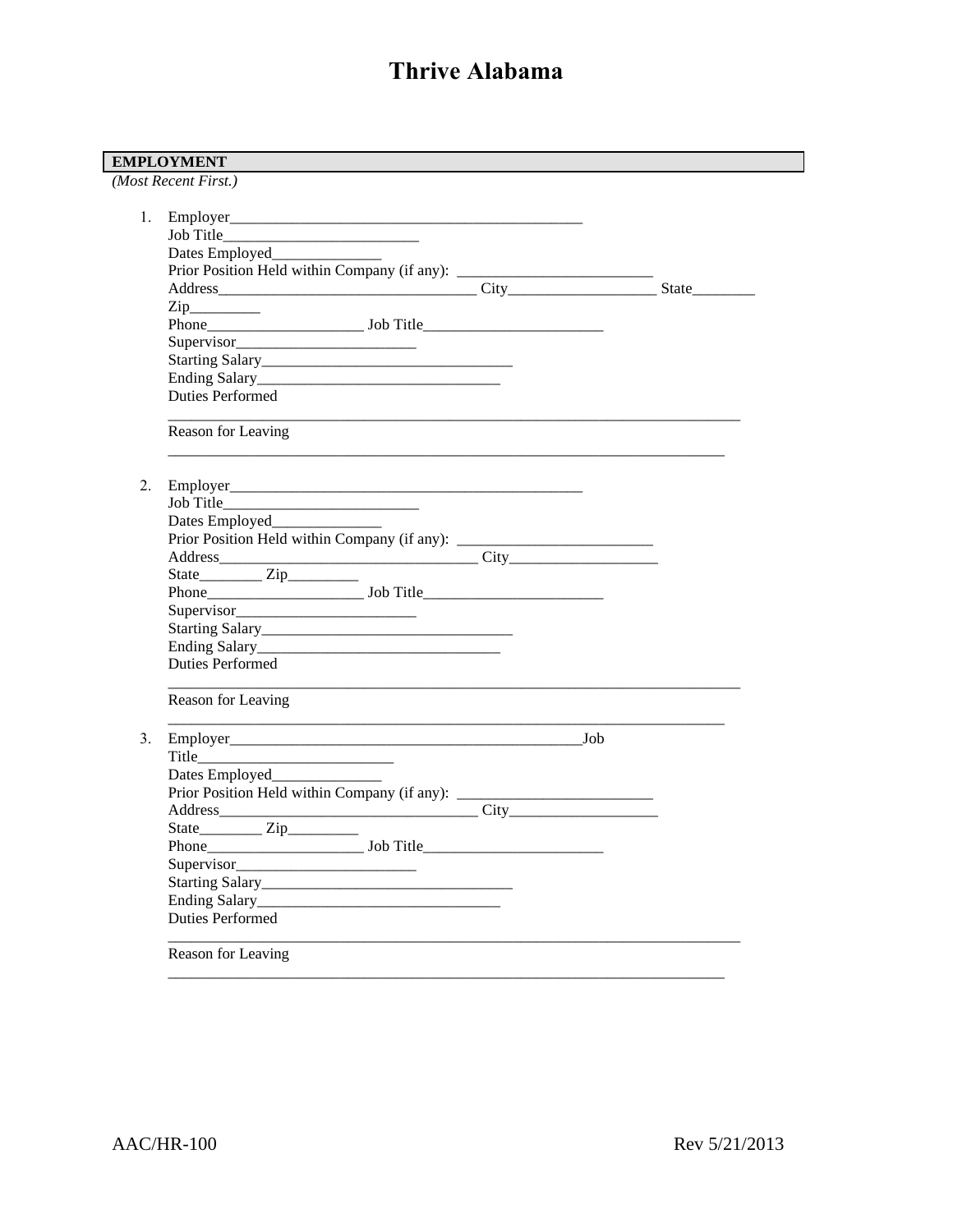| Dates Employed________________                                                   |  |  |
|----------------------------------------------------------------------------------|--|--|
| Prior Position Held within Company (if any): ___________________________________ |  |  |
|                                                                                  |  |  |
| $State$ $Zip$                                                                    |  |  |
|                                                                                  |  |  |
| Supervisor                                                                       |  |  |
|                                                                                  |  |  |
|                                                                                  |  |  |
| <b>Duties Performed</b>                                                          |  |  |
|                                                                                  |  |  |
| Reason for Leaving                                                               |  |  |
|                                                                                  |  |  |

#### **ACKNOWLEDGMENT AND AUTHORIZATION**

I certify that answers given herein are true and complete to the best of my knowledge.

I authorize investigation of all statements contained in this application for employment as may be necessary in arriving at an employment decision.

This application for employment shall be considered active for a period of time not to exceed 45 days. Any applicant wishing to be considered for employment beyond this time period should inquire as to whether or not applications are being accepted at that time.

I hereby understand and acknowledge that, unless otherwise defined by applicable law, any employment relationship with this organization is of an "at will" nature, which means that the Employee may resign at any time and the Employer may discharge Employee at any time with or without cause. It is further understood that this "at will" employment relationship may not be changed by any written document or by conduct unless such change is specifically acknowledged in writing by an authorized executive of this organization.

In the event of employment, I understand that false or misleading information given in my application or interview(s) may result in discharge. I understand, also, that I am required to abide by all rules and regulations of the employer.

\_\_\_\_\_\_\_\_\_\_\_\_\_\_\_\_\_\_\_\_\_\_\_\_\_\_\_\_\_\_\_\_\_\_\_\_\_\_\_\_\_ \_\_\_\_\_\_\_\_\_\_\_\_\_\_\_\_\_\_\_ Signature of Applicant Date